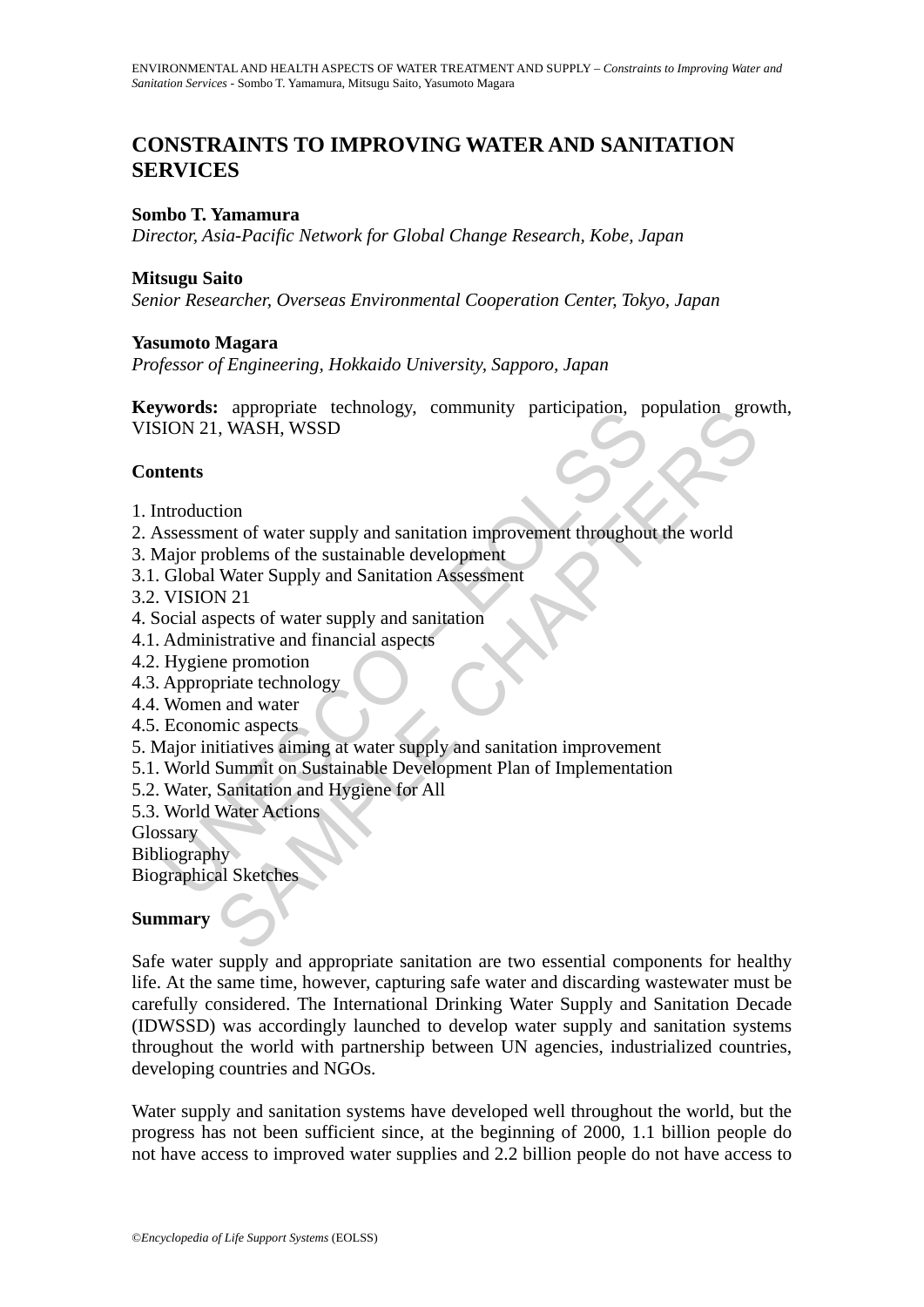improved sanitation. There are many reasons why water supply and sanitation development have fallen behind the goal. These include population growth, lack of finance, and institutional problems.

This chapter describes the general situation regarding water supply and sanitation in the world, the major constraints for such development, and social aspects relating to sustainable development of water supply and sanitation, especially in developing countries.

## **1. Introduction**

Water is one of the essentials, not only for domestic life but also for public activities, and at the same time, the wastewater must be discarded from the use point as soon as it completes its purpose. If one analyzes the mass balance of water around human beings, or their social activities, it becomes obvious that water usage means the use of its properties, such as solubility, thermal capacity, or hydraulic potential, and that the property change results in the production of wastewater. Water and wastewater are, therefore, closely related to human life or productive activities. Water itself supports social and economic activities, and it also maintains ecosystems. Polluting water or altering its properties lowers its value and may transmit pollutants and/or pathogens, endangering human health (see *Expected Reduction in Morbidity from Improved Water Supply and Sanitation*).

pletes its purpose. If one analyzes the mass balance of water aro<br>heir social activities, it becomes obvious that water usage me<br>erties, such as solubility, thermal capacity, or hydraulic pote<br>erty change results in the pr its purpose. If one analyzes the mass balance of water around human beival activities, it becomes obvious that water usage means the use o such as solubility, thermal capacity, or hydraulic potential, and that many eresult Safe water supply and appropriate sanitation are essential components for healthy and proper life, but, at the same time, capturing safe water and discarding wastewater must be carefully considered. If no water is available in the proximity of one's premises, he/she must consume his/her time and energy fetching water. This work trades off other productive activities. In developing countries, it is not surprising that people spend two to three hours per day capturing water. Research has shown that a proper water supply could enable people to spend more time in the fields or in educational activities for themselves and their children. If no actions are taken to treat human excreta in appropriate fashion, traditional water resources can become degraded. This then involves additional cost to treat the contaminated water or to capture uncontaminated water from elsewhere.

The 1980s—the International Drinking Water Supply and Sanitation Decade—saw big strides made in finding affordable technologies and participatory approaches to help serving those without access to improved water and sanitation services. But that Decade also demonstrated conclusively that "business as usual" would never bring improvements quickly enough to cope with the backlog and provide access to services for growing populations.

### **2. Assessment of water supply and sanitation improvement throughout the world**

The Global Water Supply and Sanitation Assessment 2000 presented the findings of the fourth assessment by the WHO and UNICEF Joint Monitoring Program. Previous reports were produced in 1991, 1993and 1996.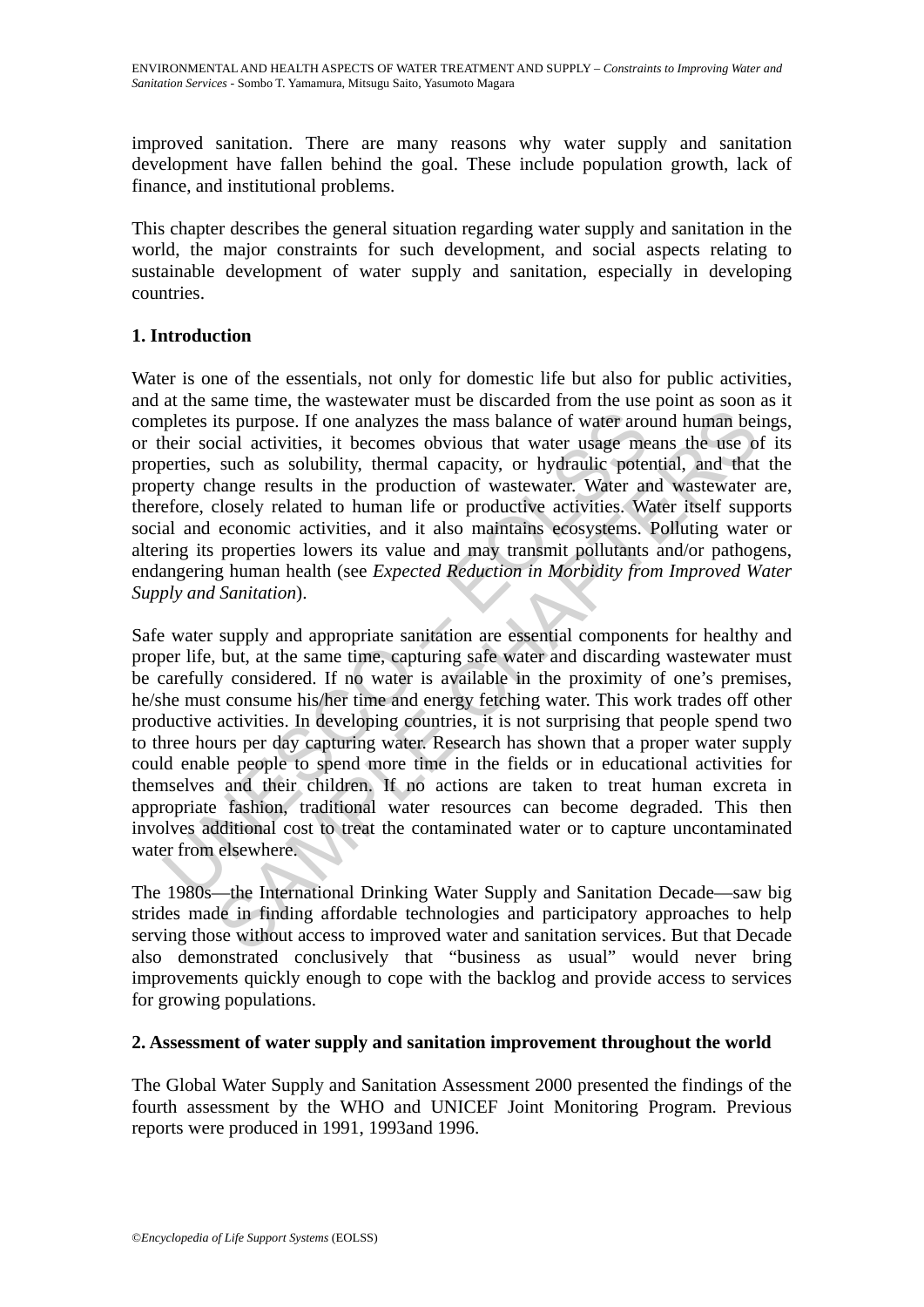#### The *assessment* has found that:

The percentage of people served with some form of improved water supply rose from 79% (4.1 billion) in 1990 to 82% (4.9 billion) in 2000. Over the same period the proportion of the world's population with access to excreta disposal facilities increased from 55% (2.9 billion people served) to 60% (3.6 billion). At the beginning of 2000 one-sixth (1.1 billion people) of the world's population was without access to improved water supply (see Table 1) and two-fifths (2.4 billion people) lacked access to improved sanitation. The majority of these people live in Asia and Africa; less than one-half of all Asians have access to improved sanitation and two out of five Africans lack improved water supply. Moreover, rural services still lag far behind urban services. Sanitation coverage in rural areas, for example, is less than half that in urban settings, even though 80% of those lacking adequate sanitation (2 billion people) live in rural areas—some 1.3 billion in China and India alone. These figures are all the more shocking because they reflect the results of at least twenty years of concerted effort and publicity to improve the coverage.

|                               | People without treated<br>water supply | <b>People without sanitation</b><br>services |
|-------------------------------|----------------------------------------|----------------------------------------------|
| Asia                          | 63%                                    | 80                                           |
| Africa                        | 28%                                    |                                              |
| Latin America & the Caribbean | 7%                                     |                                              |
| Europe                        | 2%                                     |                                              |
| Total unserved                | 1.1 billion                            | 2.4 billion                                  |

### Table 1. Distribution of the global population without treated water supply or sanitation services

Example the results of at least twenty years of concerted effort and proverage.<br>
The coverage example the coverage of the coverage of the coverage of the coverage of the coverage of the coverage of the coverage of the Cari The surface of the season of the global population and providing a discussion of the season of the global population of the global population of the global population without treated water supply<br>
SAMPLE CHAPTERS (SAMPLE C One positive finding of Assessment 2000 is that sanitation coverage appears to be higher than would be expected from the findings of earlier assessments. This is because the consumer-based survey data in the Assessment 2000 account for households that provided their own sanitation facilities, especially in Asia and Africa. These facilities were not covered by the provider-based data used in previous assessments. Although an enormous number of additional people gained access to services between 1990 and 2000, with approximately 816 million additional people gaining access to water supplies and 747 million additional people gaining access to sanitation facilities, the percentage increases in coverage appear modest because of the global population growth during that time.

Unlike urban and rural sanitation and rural water supply, for which the percentage coverage has increased, the percentage coverage for urban water supply appears to have decreased over the 1990s. Furthermore, the numbers of people who lack access to water supply and sanitation services remained practically the same throughout the decade The water supply and sanitation sector will face enormous challenges over the coming decades. The urban populations of Africa, Asia, Latin America and the Caribbean are expected to increase dramatically. The African urban population is expected to more than double over the next 25 years, while that of Asia will almost double. The urban population of Latin America and the Caribbean is expected to increase by almost 50% over the same period. Although the greatest increase in population will be in urban areas,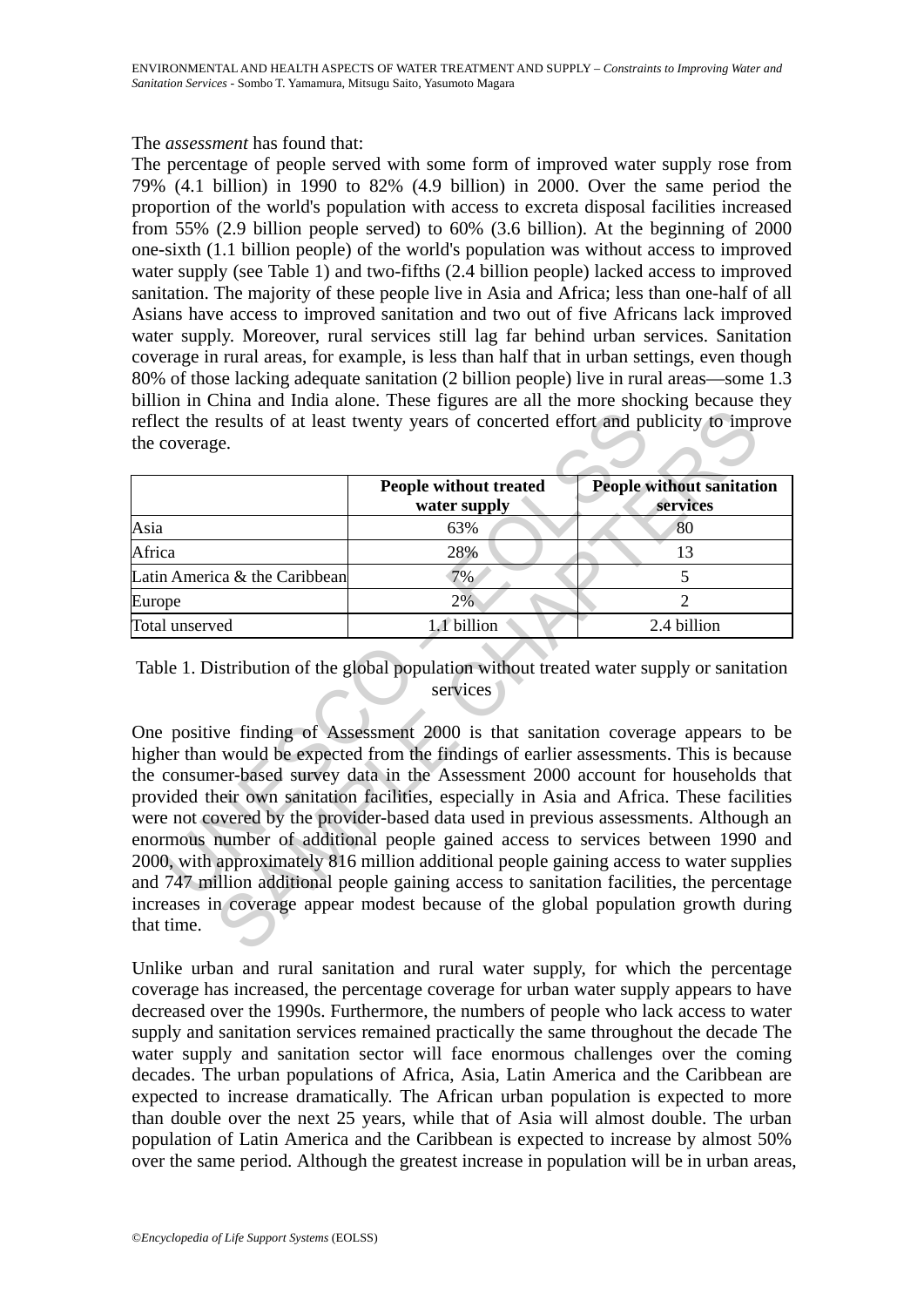the worst levels of coverage at present are in rural areas. In Africa, Asia, and Latin America and the Caribbean, rural coverage for sanitation is less than half that in urban areas. In those three regions alone, just fewer than 2 billion people in rural areas are without access to improved sanitation, and just fewer than 1 billion are without access to improved water supply.

This report uses international development targets to highlight the challenges faced by the sector in reducing the coverage gap. To achieve the 2015 target for Africa, Asia and Latin America and the Caribbean alone, an additional 2.2 billion people will need access to sanitation and 1.5 billion will need access to water supply by that date. In effect, this means providing water supply services to 280 000 people and sanitation facilities to 384 000 people every day until 2015.

ected urban population growth, especially in Africa and Asia, s<br>cices will face great challenges over the coming decades to meet f<br>he same time, rural areas also face the daunting task of meeting<br>ice gap. To reach universa arban population growth, especially in Africa and Asia, suggests that ull face great challenges over the coming decades to meet fast-growing ne time. rural careas also face the daunting task of meeting the existing 1. To r Projected urban population growth, especially in Africa and Asia, suggests that urban services will face great challenges over the coming decades to meet fast-growing needs. At the same time, rural areas also face the daunting task of meeting the existing large service gap. To reach universal coverage by the year 2025, almost 3 billion people will need to be served with water supply and more than 4 billion with sanitation. Poor water supply and sanitation have a high health toll, whereas improving water and sanitation brings valuable benefits to both social and economic development. The simple act of washing hands with soap and water can reduce diarrhea disease transmission by one-third.

## **3. Major problems of the sustainable development**

### **3.1. Global Water Supply and Sanitation Assessment**

As described above, the International Drinking Water Supply and Sanitation Decade saw big advances in finding affordable technologies and participatory approaches to help serving those without access to improved water and sanitation services. The Global Water Supply and Sanitation Assessment 2000 presented the findings of the fourth assessment by the WHO and UNICEF Joint Monitoring Program.

The Assessment identified the following constraints to improving Water and Sanitation Systems in the world.

- Financial difficulties
- Institutional problems
- Inadequate human resources
- Lack of sector coordination
- Lack of political commitment
- Insufficient community involvement
- Inadequate operation and maintenance
- Lack of hygiene education
- Poor water quality
- Insufficient information and communication.

In addition, there are many barriers to expanding access to improved sanitation services, including 1) lack of political will, 2) low prestige and recognition, 3) poor policy at all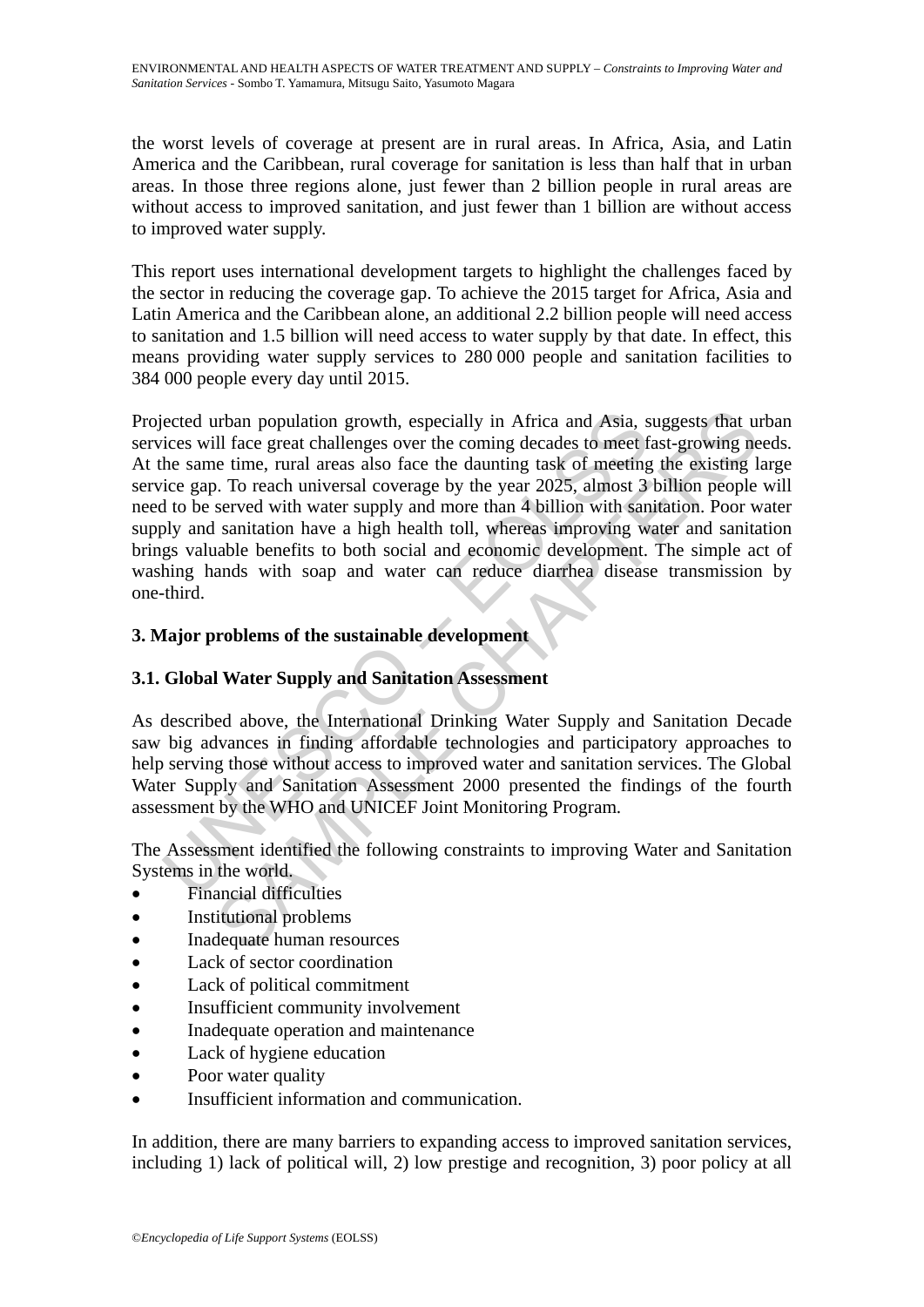ENVIRONMENTAL AND HEALTH ASPECTS OF WATER TREATMENT AND SUPPLY – *Constraints to Improving Water and Sanitation Services* - Sombo T. Yamamura, Mitsugu Saito, Yasumoto Magara

levels, 4) weak institutional framework, 5) inadequate and poorly used resources, 6) inappropriate approaches, 7) failure to recognize defects of current excreta management systems, 8) neglect of consumer preferences, 9) ineffective promotion and low public awareness, and 10) women and children last. The reasons for the apparent low demand need to be understood, to determine whether changes can be brought about through political, financial or technical means, or simply by improving information. People may want sanitation very sincerely, yet be powerless to express that desire in financial or political terms. Some may want safe excreta management facilities, but not at the prevailing price. Others may not want the available "improvements" at any price.

racteristics for others. Problems cannot be solved if people do not<br>and be associated with their solution. In many contexts, taboos-<br>mological ones—block the safe recovery of valuable agriculture<br>ann wastes. To counter the tics for others. Problems cannot be solved if people do not want to talk at eassociated with their solution. In many contexts, taboos—including mocal ones—block the safe recovery of valuable agricultural resources that sat Cultural beliefs have a strong impact on sanitation, and even on the possibility of talking about sanitation. In many cultures, the handling of excreta is considered a taboo and viewed as disgusting or a dangerous nuisance, not to be discussed. No one wants to be associated with excreta. Association may stigmatize those who reduce its offensive characteristics for others. Problems cannot be solved if people do not want to talk about them and be associated with their solution. In many contexts, taboos—including modern technological ones—block the safe recovery of valuable agricultural resources from human wastes. To counter the excreta taboo, education promoting sanitation and hygiene should link the value of excreta (feces and urine) with ecology and health protection.

Three principles are fundamental to the creation of socially, economically and ecologically sustainable sanitation systems:

1) Equity. All segments of society should have access to safe, appropriate sanitation systems adapted to their needs and means,

2) Health promotion and protection from disease. Sanitation systems should prevent users and other people from contracting excreta-related diseases and should interrupt the cycle of disease transmission, and

3) Protection of the environment. Sanitation systems should neither pollute ecosystems nor deplete scare resources.

There are four major challenges facing the water supply and sanitation sector in the years to come:

1) Keeping pace with a net population growth of more than a billion people over the next 15 years,

2) Closing the coverage and service gap, with emphasis on sanitation, which lags considerably behind water supply,

3) Ensuring sustainability of existing and new services, and

- 4) Improving the quality of services.
- -
- -
- -

TO ACCESS ALL THE **13 PAGES** OF THIS CHAPTER, Visit: [http://www.eolss.net/Eolss-sampleAllChapter.aspx](https://www.eolss.net/ebooklib/sc_cart.aspx?File=E2-20B-04-04)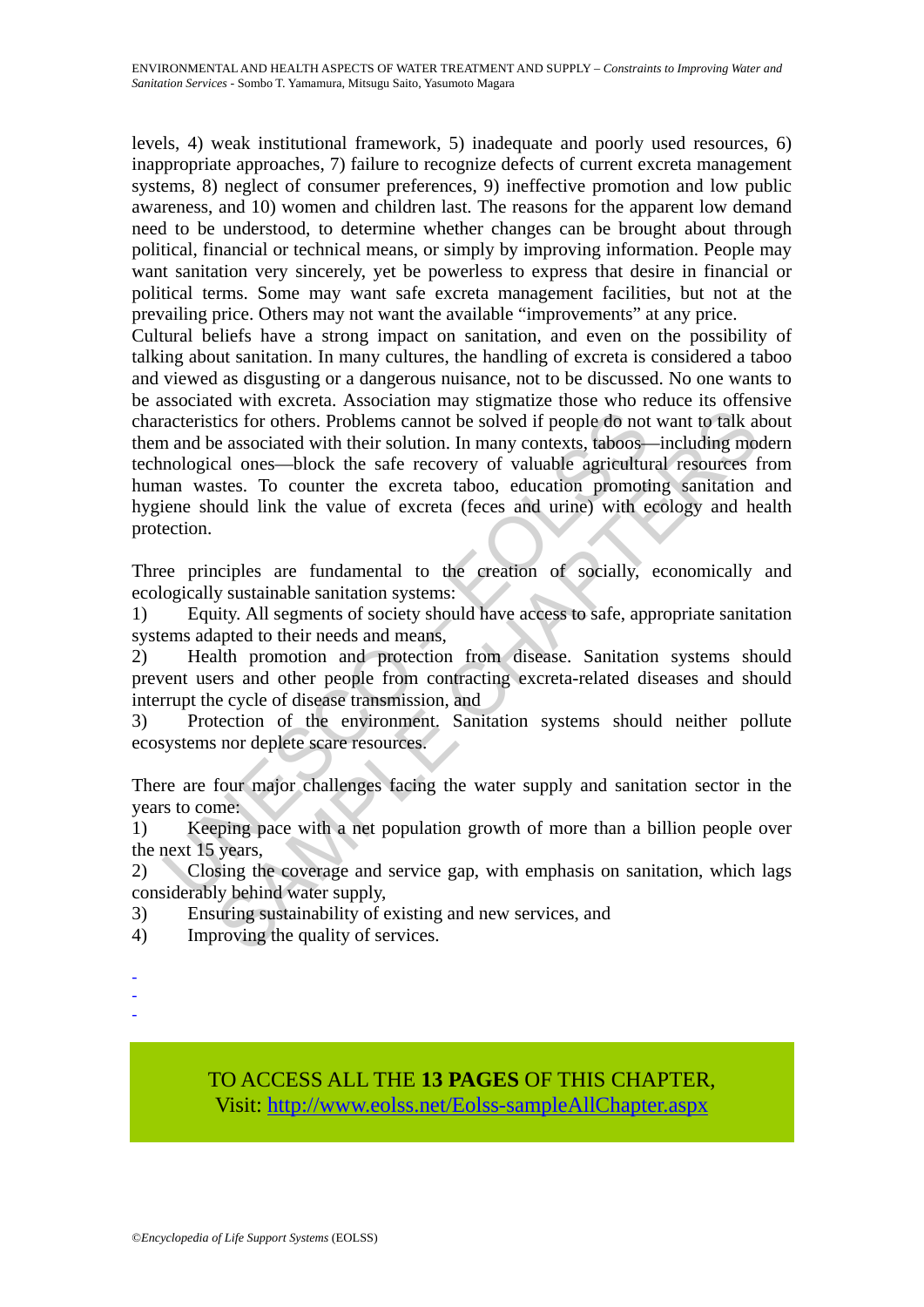#### **Bibliography**

Guerquin, F., Ahmed, T., Mi, H., Ikeda, T., Ozbilen, V. and Schuttelaar, M. (2003) *World Water Actions: Making water flow for all*, Forum edition, March 2003. Water Action Unit, World Water Council, Marseille: France. [This report is one element of the World Water Council's efforts to document innovative global water actions that address the priorities identified at the second forum and that respond to the challenges of integrated water resources management.]

WHO (1985). *The International Drinking Water Supply and Sanitation Decade, Review of mid-decade progress,* 218pp., World Health Organization, Geneva: Switzerland. [This document presents data on the water supply and sanitation services in the six regions of the World Health Organization in December 1985.]

WHO and UNICEF (2000). *Global water supply and sanitation assessment 2000 report*. 80pp., World Health Organization, Geneva: Switzerland and United Nations Children's Fund, New York: USA. [This is a WHO and UNICEF Joint Monitoring Programme for Water Supply and Sanitation (JMP) which provides a snapshot of water supply and sanitation worldwide at the turn of the millennium using information available from different sources.]

WSSCC (2000). *VISION21.* Water Supply and Sanitation Collaboration Council, Geneva: Switzerland. [VISION21 is "water for people" initiative launched in March, 2000 to put an end to a global crisis.]

#### **Biographical Sketches**

ides a snapshot of water supply and sanitation worldwide at the turn of<br>mation available from different sources.]<br>CC (2000). *VISION21*. Water Supply and Sanitation Collaboration Council,<br>ICC (2000). *VISION21*. Water Supp mapshot of water supply and sanitation worldwide at the turn of the millemmium variable from different sources.)<br>
2000, *VISION21*. Water Supply and Sanitation Collaboration Council, Geneva: Switzer Switzer Switzer Switzer **Sombo T. Yamamura** has been Director of the Asia-Pacific Network for Global Change Research since 2003. He was admitted to Kyoto University and received the degree of Bachelor of Engineering in Sanitary Engineering in 1974. He continued his study at the Department of Urban Engineering, The University of Tokyo and was conferred Master of Engineering in 1976. Immediately after graduation, he commenced his professional career in the Department of Water Supply, Ministry of Health and Welfare, Japan. After working for the Ministry for ten years, he was dispatched to the Department of Public Works in Indonesia as an advisor for JICA (Japan International Cooperation Agency) in 1986. In 1988, he moved back to Japan and served as an Engineer at the Office of Environmental Impact Assessment, Environment Agency. Since 1992, he has developed his career in several national and international organizations. He served as a chief at the Office of Drinking Water Quality Management, Ministry of Health and Welfare, Japan from 1992 to 1994, as a special advisor for Environmental Health Department at Environment Agency, Japan from 1994 to 1996, a JICA chief advisor for Environment Management Center in Indonesia from 1996 to 1998, then as a sanitary engineer at the Water Sanitation and Health Unit, Department of Protection of the Human Environment, Cluster of Sustainable Development and Healthy Environments at WHO (World Health Organization). He also obtained a Diploma at Imperial College, University of London, in 1983.

**Mitsugu Saito** is senior researcher who works for the Overseas Environmental Cooperation Center, Japan. He was admitted by the Architectural Engineering Department, Hokkaido University in 1978 and graduated from it with his graduate thesis on thermal environment. He continued his study at Graduate School of Environmental Science. For his research on thermal waste recovery systems for industrial cooling water, he was conferred a Master Degree of Environmental Science from Hokkaido University in 1984. He then worked for a construction company; Obayashi Corporation, from 1984 to 1997, as a mechanical engineer on building service works. During his work, he was dispatched to Thailand from 1990 to 1995. He was dedicated to many construction and renovation projects (mainly hi-tech factories). His responsibilities covered air-conditioning, plumbing, water and wastewater treatment, utility supply, and pollution control. From 1997, he enrolled to Japan Overseas Cooperation Volunteers (JOCV), part of the framework of Japan International Cooperation Agency (JICA). He spent two years in Morocco as an urbanist of the municipality of Fès. He was assigned to "Service Nettoiement et Parc Municipal" with responsibilities in research and planning of solid waste management systems. In 1999, he returned to Japan and resumed his study in Hokkaido University as a PhD student in the Environmental Risk Engineering Laboratory, School of Engineering. In 2003 he was conferred a Doctoral Degree, which focused on the establishment of appropriate technology for urban sanitation improvement in middle and low-income countries.